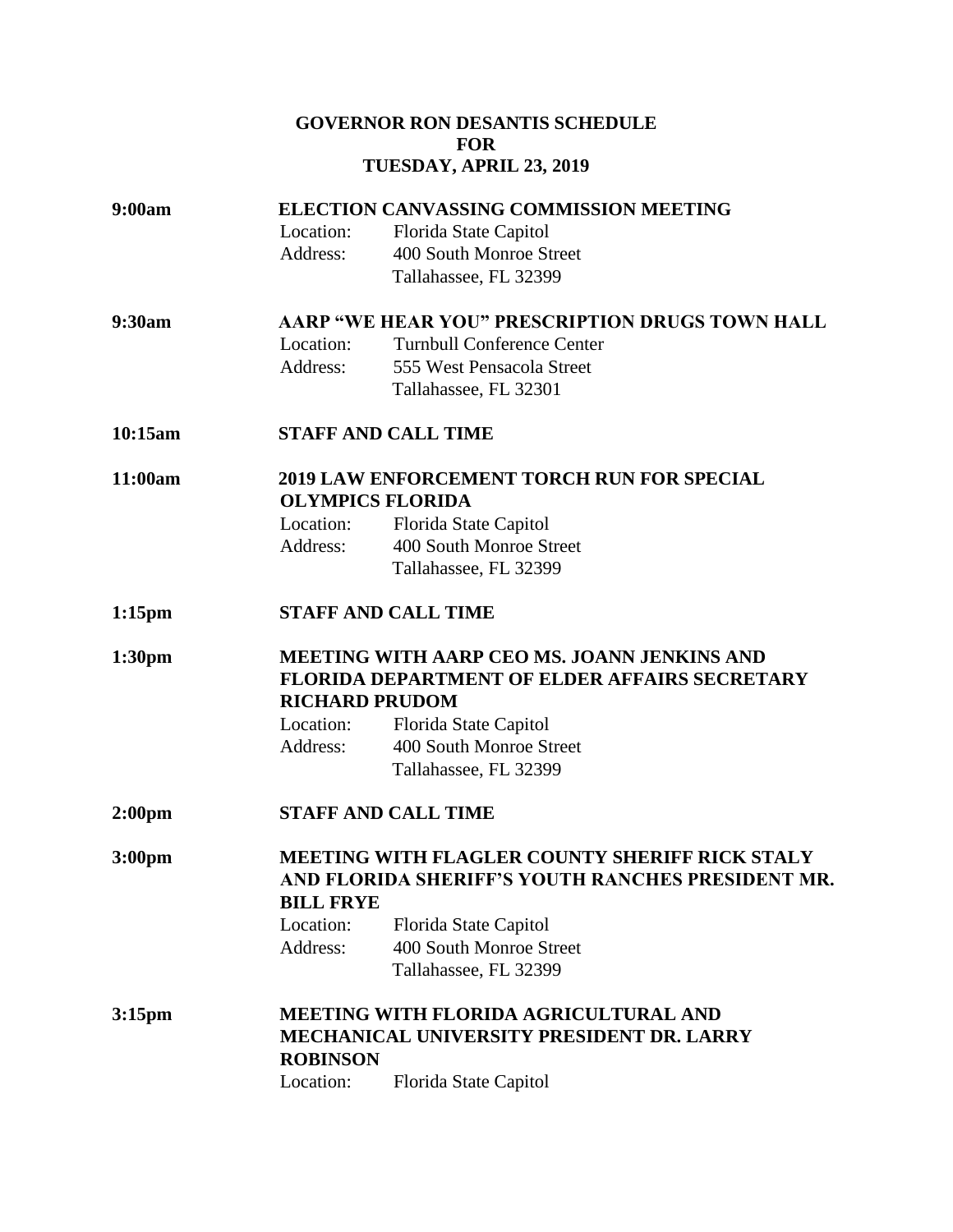| Address: | 400 South Monroe Street |
|----------|-------------------------|
|          | Tallahassee, FL 32399   |

# **3:30pm STAFF AND CALL TIME**

*###*

### **LT. GOVERNOR JEANETTE NUÑEZ SCHEDULE FOR TUESDAY, APRIL 23, 2019**

| 9:30am             | <b>MEETING WITH REPRESENTATIVE DOTIE JOSEPH</b> |                         |  |
|--------------------|-------------------------------------------------|-------------------------|--|
|                    | Location:                                       | Florida State Capitol   |  |
|                    | Address:                                        | 400 South Monroe Street |  |
|                    |                                                 | Tallahassee, FL 32399   |  |
| 10:00am            | <b>STAFF AND CALL TIME</b>                      |                         |  |
| 11:00am            | PRESENTATION OF THE LEGISLATIVE APPRECIATION    |                         |  |
|                    | <b>AWARD</b>                                    |                         |  |
|                    | Location:                                       | Florida State Capitol   |  |
|                    | Address:                                        | 400 South Monroe Street |  |
|                    |                                                 | Tallahassee, FL 32399   |  |
| 2:00 <sub>pm</sub> | <b>MEETING WITH FLORIDA DEPARTMENT OF ELDER</b> |                         |  |
|                    | <b>AFFAIRS SECRETARY RICHARD PRUDOM</b>         |                         |  |
|                    | Location:                                       | Florida State Capitol   |  |
|                    | Address:                                        | 400 South Monroe Street |  |
|                    |                                                 | Tallahassee, FL 32399   |  |
| 2:30 <sub>pm</sub> | MEETING WITH STATE UNIVERSITY SYSTEM OF FLORIDA |                         |  |
|                    | <b>CHANCELLOR MARSHALL CRISER</b>               |                         |  |
|                    | Location:                                       | Florida State Capitol   |  |
|                    | Address:                                        | 400 South Monroe Street |  |
|                    |                                                 | Tallahassee, FL 32399   |  |
| 3:00 <sub>pm</sub> | PHOTO WITH FLORIDA REALTORS                     |                         |  |
|                    | Location:                                       | Florida State Capitol   |  |
|                    | Address:                                        | 400 South Monroe Street |  |
|                    |                                                 | Tallahassee, FL 32399   |  |
| 3:15 <sub>pm</sub> | PRESENTATION OF THE SUPERHERO PROTECTOR OF      |                         |  |
|                    | <b>CHILDREN AWARD</b>                           |                         |  |
|                    | Location:                                       | Florida State Capitol   |  |